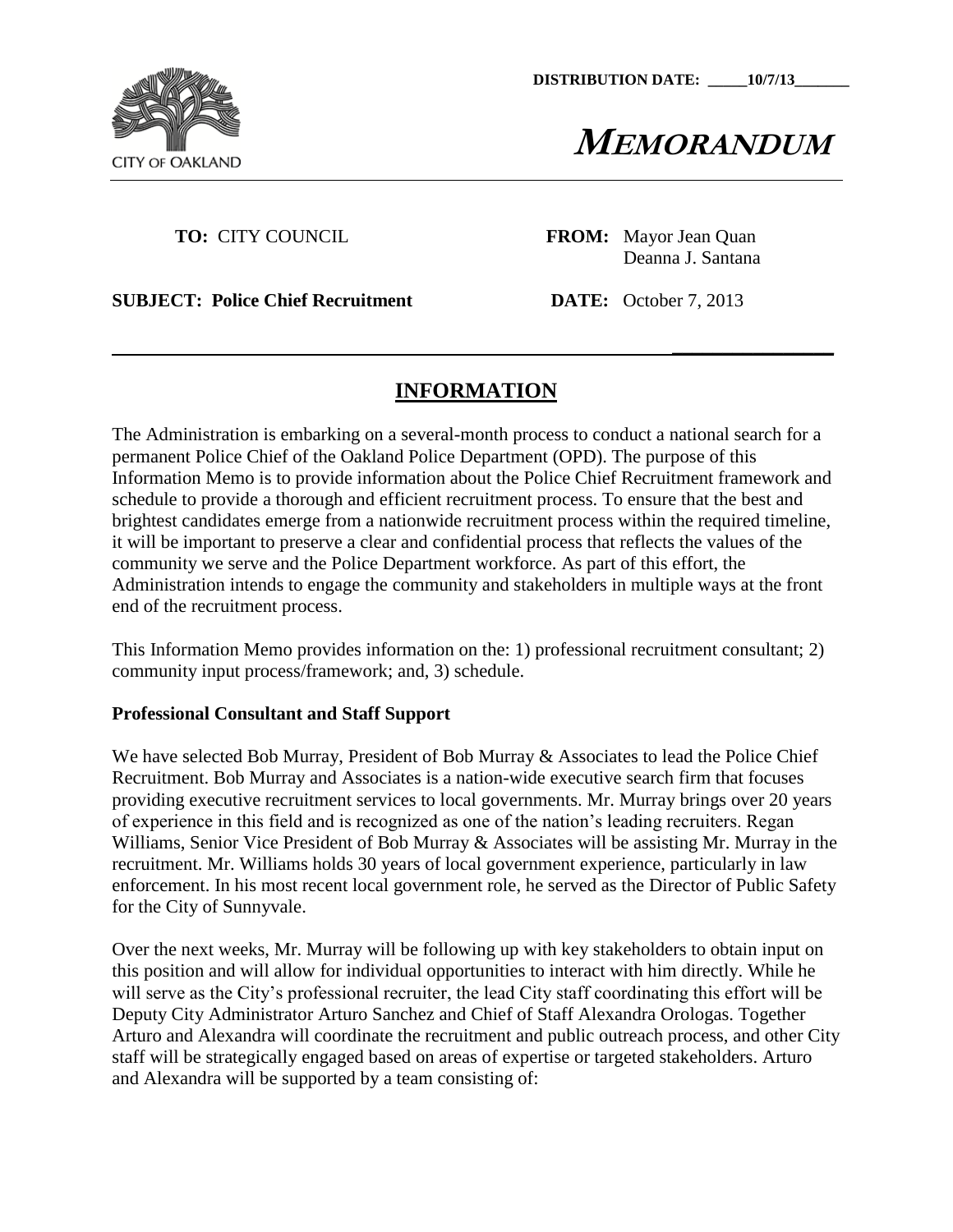Karen Boyd, Citywide Communications Director Patrick Caceres, Manager, Citizens Police Review Board Joe DeVries, Neighborhood Services Supervisor Harry Hamilton, Public Information Officer Jacque Long, Neighborhood Services Supervisor Nancy Marcus, Administrative Assistant, Special Permits Amber Todd, Executive Assistant to the City Administrator

#### **Stakeholder Input Process/Framework**

An extensive community and workforce engagement process is essential to complete the recruitment process in a timely manner, and to ensure the best possible candidates are considered in the selection of a successful permanent Police Chief. The Administration intends to employ various methods to engage the community and solicit input from key stakeholders. The engagement process will include targeted outreach to our diverse communities. Translation/interpretation services will be included where appropriate to ensure engagement with some monolingual communities (e.g., Spanish, Chinese, and Vietnamese).

In general, the input process will include a series of three (3) citywide community meetings in addition to various presentations at pre-existing meetings and meetings and/or forums with specific target audiences. The community meetings are geographically spread throughout the City and will be widely advertised to ensure community awareness and participation. They will be designed to ensure that participants are able to express what is important to them in Oakland's next Police Chief. In order to achieve this goal, the meetings will be facilitated discussions focused on five questions:

- 1) What are the most important issues/priorities that you would like the new Police Chief to address?
- 2) What experience and track record should the new Police Chief have?
- 3) What skills and characteristics are the most critical for a new Police Chief to succeed in Oakland?
- 4) Is there anything else you would like the City to consider when selecting the new Police Chief?
- 5) What are you willing to do or contribute to help the new Police Chief?

The questions will help keep the meetings on point; however, the facilitators will create an environment designed to solicit full participation from the community. For a current list of planned community outreach meetings, please see **Attachment A**.

Secondly, a Police Chief Recruitment Website is available to provide the current schedule of community meetings and will provide updated notes of emerging trends and themes from each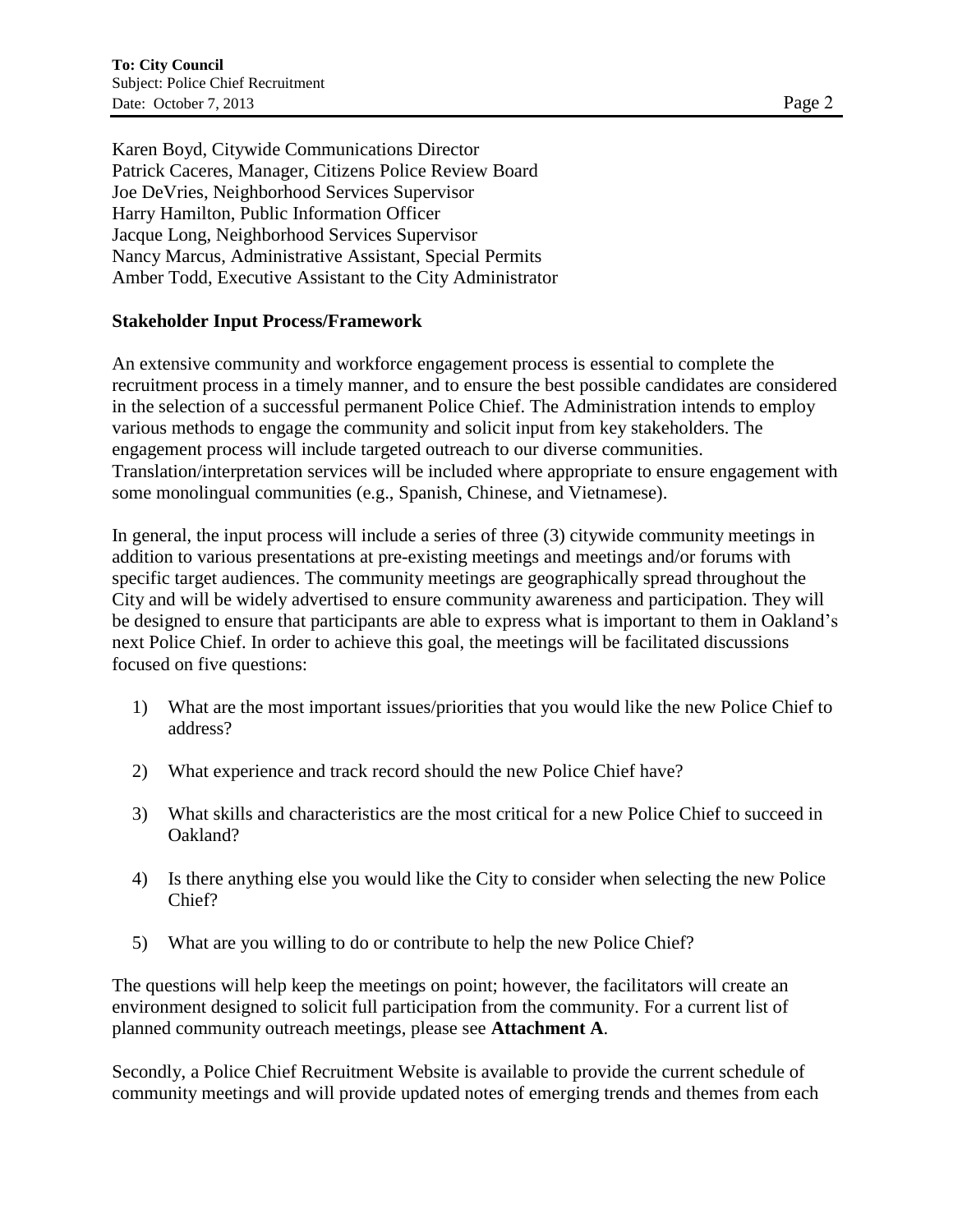community outreach meeting. This website will also provide access to different ways where input can be provided outside of a meeting survey including a link to an online survey, available in English, Spanish, Chinese and Vietnamese and a dedicated email address where input can be directed to. **Attachment B** are copies survey in the different languages. Below are the links to the Police Chief Recruitment Website, Police Chief Recruitment Community Survey in English/Spanish/Chinese/Vietnamese and the Police Chief Recruitment Input email address:

### **Police Chief Recruitment Website:**

<http://www2.oaklandnet.com/Government/o/CityAdministration/OAK043196>

#### **Police Chief Recruitment Input Email Address:**

[OPDChiefRecruitment@oaklandnet.com](mailto:OPDChiefRecruitment@oaklandnet.com)

**Police Chief Recruitment Community Survey in English:** 

<http://www.surveymonkey.com/s/BZK5DR2>

**Police Chief Recruitment Community Survey in Spanish:** <https://www.surveymonkey.com/s/G6X88BG>

## **Police Chief Recruitment Community Survey in Chinese:**

<https://www.surveymonkey.com/s/BKL55BH>

## **Police Chief Recruitment Community Survey in Vietnamese:**

<https://www.surveymonkey.com/s/BVVCWJY>

To ensure that the Police Department workforce input is integrated into this process, the Administration highly values the perspectives and viewpoints of the Police Department employees regarding the ideal characteristics of the Police Chief and the experience, skills and qualities needed to lead the Oakland Police Department. OPD employees will have an opportunity to provide their input through a confidential online survey, a series of coffee talk meetings and will receive information at line-ups.

Input provided from these meetings will be used to develop a position profile for the professional recruiter to identify qualified candidates. *It should be noted that input will be considered throughout the entire candidate evaluation process right up to the appointment of the permanent Police Chief, and will be used to inform the variety of stages within this recruitment process.*

## **Recruitment Schedule**

The recruitment activity and schedule will begin in October and it is anticipated that an appointment will be made by February or March 2014. Listed below is additional information on the key milestones leading to the appointment of a Police Chief. To the degree these milestones can be accelerated without short-changing the process, they will be.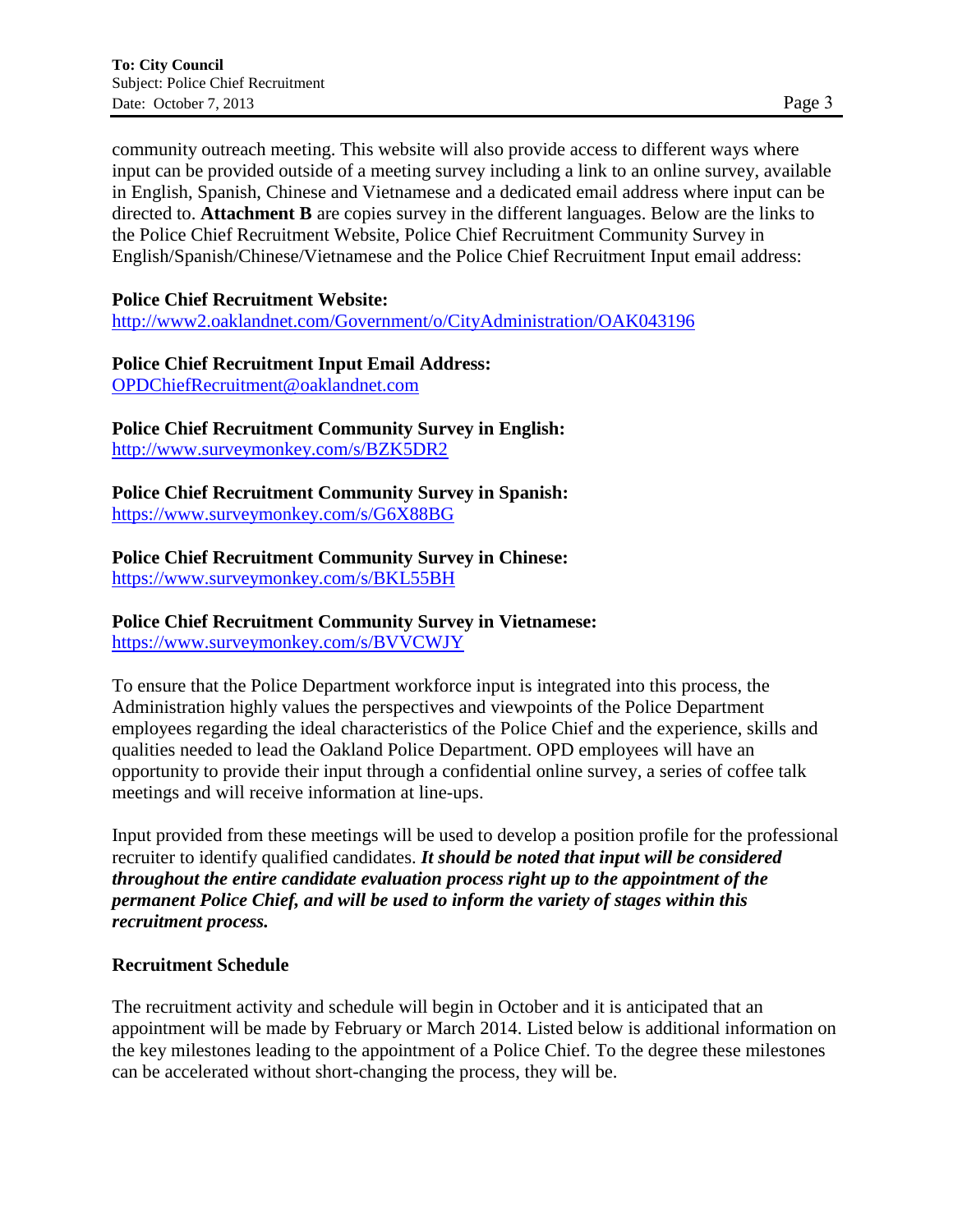| <b>Activity</b>                                                | <b>Tentative Schedule</b> |
|----------------------------------------------------------------|---------------------------|
| <b>Community and Stakeholder Outreach Meetings</b>             | October-November          |
| <b>Release of Position Profile Brochure/Advertise Position</b> | November 1                |
| <b>Open Application Period</b>                                 | November 1 - 29           |
| <b>Screening of Candidates</b>                                 | December                  |
| <b>Selection Process</b>                                       | January-March 2014        |

This recruitment process, and ultimately the appointment of a permanent Police Chief, is a high priority. This process will focus on maximizing stakeholder input so that the position profile fully embraces community input while sustaining our ability to have a confidential, thorough and efficient recruitment process that leads to the successful appointment of a Police Chief.

Respectfully submitted,

 $\frac{1}{s}$  /s/

JEAN QUAN DEANNA J. SANTANA Mayor City Administrator

For questions, please contact Alexandra Orologas, Chief of Staff to the City Administrator at (510) 238-6587 or at [aorologas@oaklandnet.com.](mailto:aorologas@oaklandnet.com)

Attachments (2)

A. Police Chief Recruitment Community Outreach Schedule, as of October 7, 2013

B. Copy of Workforce Surveys in English, Spanish, Chinese and Vietnamese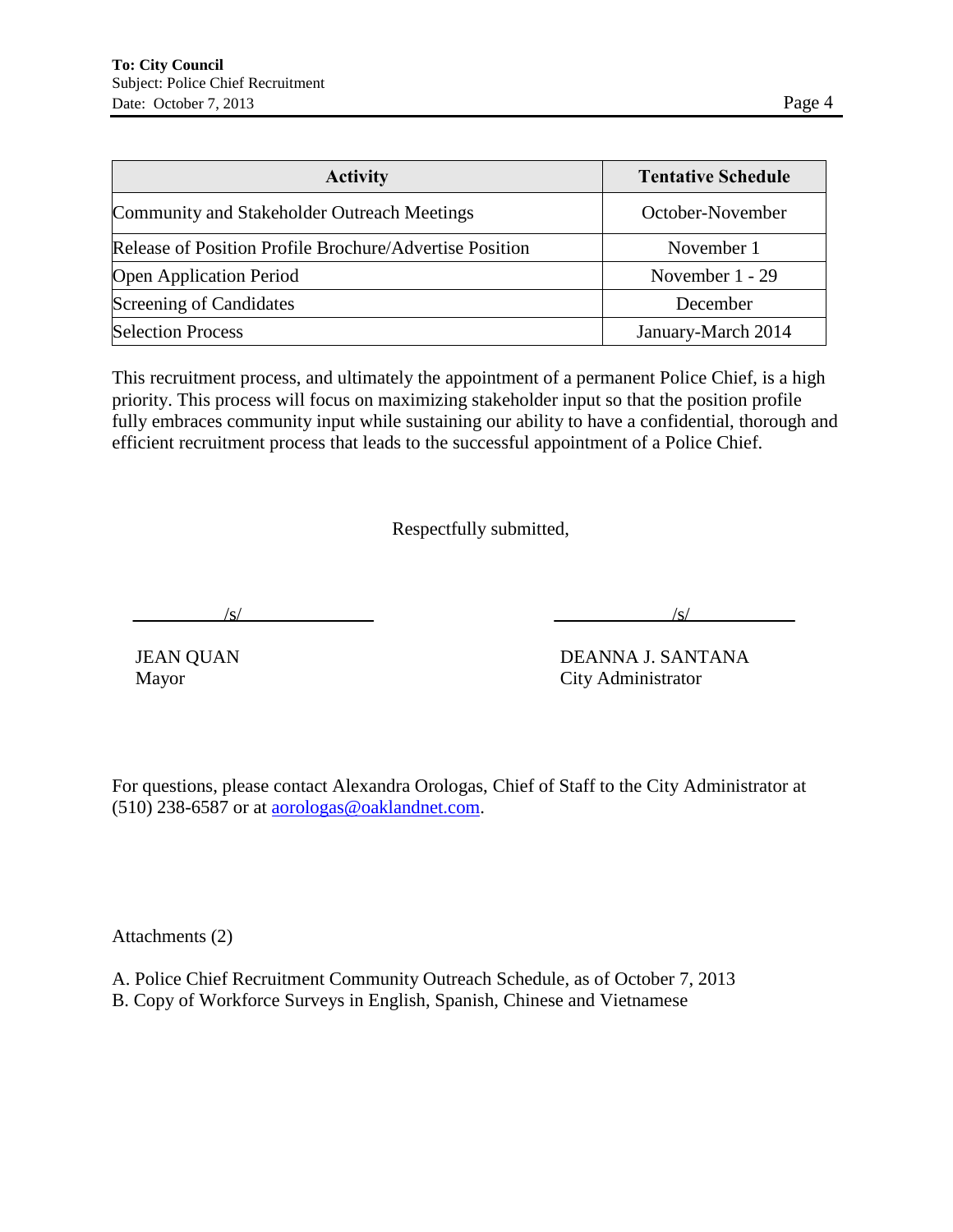# ATTACHMENT A

| <b>Community Outreach Meetings</b> |  |
|------------------------------------|--|
|                                    |  |

| Date                                                 | <b>Time</b> | <b>Location</b>                                                                                                                                         |
|------------------------------------------------------|-------------|---------------------------------------------------------------------------------------------------------------------------------------------------------|
| <b>Monday, October 21</b>                            | 6:30 p.m.   | Measure Y Oversight Committee Meeting<br>City Hall, 1 Frank H. Ogawa Plaza, Hearing Room #1                                                             |
| <b>Tuesday, October 22</b>                           | $6:00$ p.m. | Public Safety Committee - McClymonds High School Auditorium<br>(Special Location)<br>2607 Myrtle Street                                                 |
| <b>Thursday, October 24</b>                          | $6:15$ p.m. | <b>CPRB</b> Meeting<br>City Hall, 1 Frank H. Ogawa Plaza, City Council Chambers                                                                         |
| <b>Monday, October 28</b>                            | $6:00$ p.m. | Citywide Community Meeting – Castlemont High School Auditorium<br>8601 MacArthur Blvd.                                                                  |
| <b>Wednesday, October 30</b>                         | 6:00 p.m.   | Citywide Community Meeting - Garden Center, Ebell Room<br>666 Bellevue Avenue                                                                           |
| <b>Monday, November 4</b>                            | 5:00 p.m.   | <b>Youth Commission Meeting</b><br>City Hall, 150 Frank H. Ogawa Plaza, 4 <sup>th</sup> Floor, Conference Room #1                                       |
| <b>Wednesday, November 6</b>                         | $6:00$ p.m. | <b>CPAB</b> Meeting<br>City Hall, 1 Frank H. Ogawa Plaza, Hearing Room #3                                                                               |
| <b>Thursday, November 7</b>                          | 6:00 p.m.   | Citywide Community Meeting - Downtown<br>City Hall, 1 Frank H. Ogawa Plaza, City Council Chambers                                                       |
| Thursday, October 3 -<br><b>Thursday, November 7</b> | Various     | Various NCPC Meetings - Opportunities to collect input. See attached<br>schedule. Information will be placed on the Police Chief Recruitment<br>Website |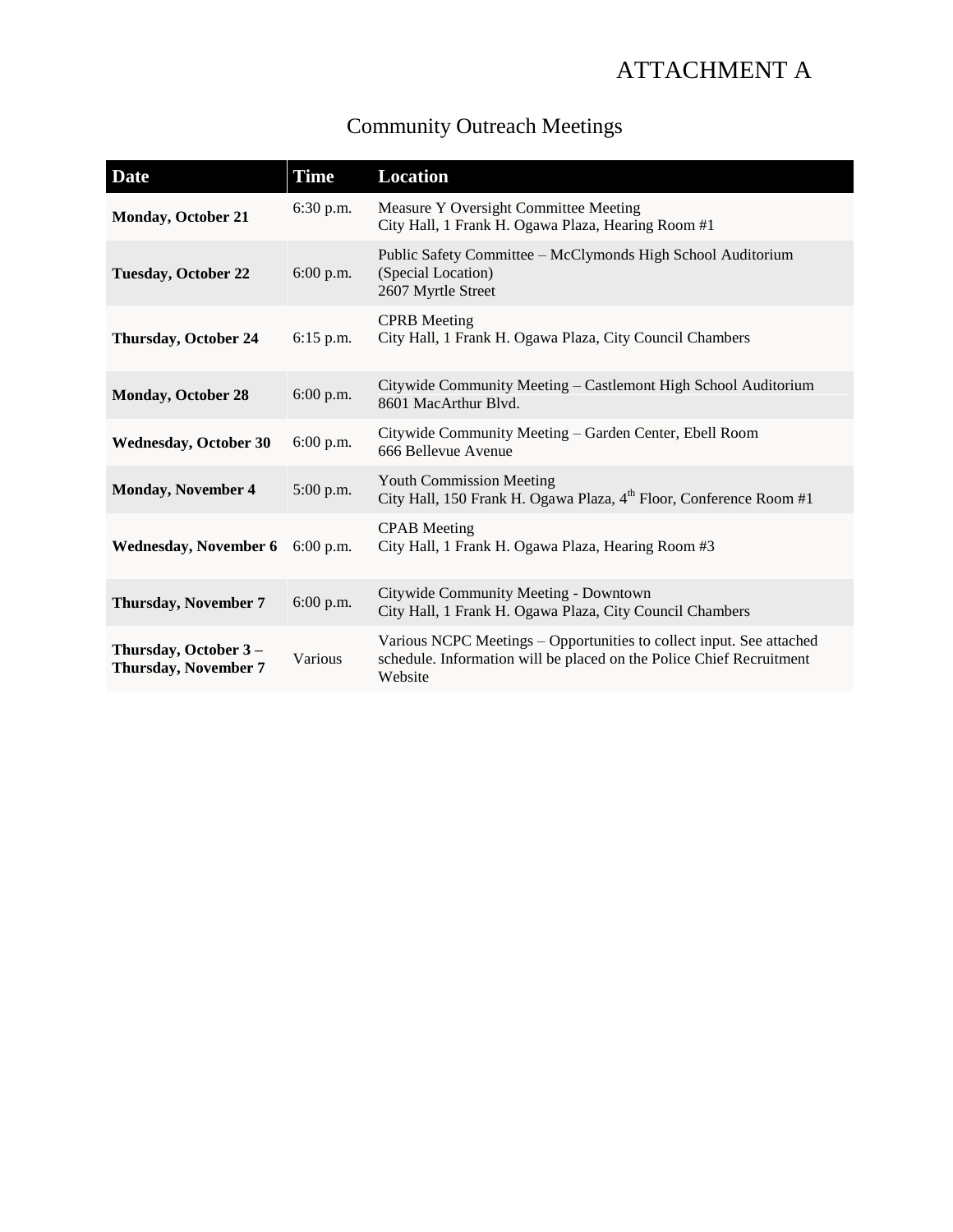#### **Neighborhood Services Division NCPC Meetings & Events Calendar**

| <b>Date</b> | <b>NCPC/Event</b>                           | Location                                               | <b>Time</b> | Beat, Area, & NSC                       |
|-------------|---------------------------------------------|--------------------------------------------------------|-------------|-----------------------------------------|
| 10/8        | Shattuck NCPC                               | 59th Street - Enter from MLK                           | 7:00pm      | $11 - Area2$                            |
| <b>Tues</b> |                                             | Children's Hospital Library-                           |             | NSC Sloan                               |
|             |                                             | enter                                                  |             |                                         |
|             |                                             | on 59th St. (next to the                               |             |                                         |
|             |                                             | <b>North</b>                                           |             |                                         |
|             |                                             | Oakland Senior Center)                                 |             |                                         |
| 10/9        | <b>PANIL</b>                                |                                                        | 7:30pm      | $9 -$ Area 2                            |
| Wed         |                                             | 110 41st St. Skyroom<br><b>Piedmont Gardens Senior</b> |             | <b>NSC Rose</b>                         |
|             |                                             | Home                                                   |             |                                         |
|             | 17X/Y Neighborhood                          | 1025 East 28th Street Bella                            | 6:00pm      | $\overline{17X - Area}$ 3               |
|             | Crime                                       | Vista School Auditorium                                |             | <b>NSC Sze</b>                          |
|             | <b>Prevention Council</b>                   |                                                        |             |                                         |
|             | <b>Maxwell Park</b>                         | 4730 Fleming Avenue                                    | 7:00pm      | 28 - Area 4                             |
|             |                                             | Melrose Leadership                                     |             | <b>NSC Richards</b>                     |
|             |                                             | Academy                                                |             |                                         |
|             | Laurel/Redwood/Leona                        | 3883 Aliso Ave. Redwood                                | 7:00pm      | $25X - Area 4$                          |
|             | Heights                                     | Heights Rec. Center                                    |             | <b>NSC Sykes</b>                        |
|             | <b>NCPC</b>                                 | <b>Chabot Elementary School</b>                        |             |                                         |
|             | <b>Public Safety Meeting</b>                | 6686 Chabot Road                                       | 6:30pm      | Area 2 (Rockridge)                      |
|             |                                             |                                                        |             |                                         |
| 10/10       | Prescott NCPC                               | 935 Union Street                                       | 6:30pm      | $2Y/5Y - Area 1$                        |
| <b>Thur</b> |                                             | Oakland Housing Authority                              |             | NSC Sloan                               |
|             |                                             | Administration                                         |             |                                         |
|             | <b>Greater Rockridge</b>                    | 5366 College Ave.                                      | 7:00pm      | 12Y & 13X - Area 2                      |
|             |                                             | Rockridge Library                                      |             | <b>NSC Rose</b>                         |
|             | <b>Combined NCPC</b>                        | 1500 East 15th Street St.                              | 6:30pm      | 18x, 18Y,                               |
|             |                                             | Anthony's School Cafeteria                             |             | $19 - Area3$                            |
|             |                                             |                                                        |             | NSC Sze                                 |
|             | <b>Community Action</b><br>Coalition/Sausal | 2433 Coolidge Avenue<br><b>Patten University</b>       | 6:45pm      | $21X/Y - Area 2$<br><b>NSC Martinez</b> |
|             | Creek Left Bank                             |                                                        |             |                                         |
|             | 66-82                                       | 2651 73rd Avenue Eastmont                              | 6:00pm      | $30x - Area 5$                          |
|             |                                             | Station                                                |             | <b>NSC Harris</b>                       |
|             | Area 1 Robbery &                            | West Oakland Senior Center                             | 6:00pm      |                                         |
|             | <b>Burglary Prevention</b>                  | 1724 Adeline St.                                       |             |                                         |
|             | Workshop                                    |                                                        |             |                                         |
|             |                                             |                                                        |             |                                         |
| 10/14       | National Night Out Thank                    | City Hall Rotunda                                      | 6:00pm      |                                         |
| Mon         | You Party                                   |                                                        |             |                                         |
| 10/16       | Chinatown NCPC                              | 250 10th Street                                        | 6:00pm      | $3X - Area 1$                           |
| Wed         | Ped Safety/Robbery                          | Lincoln Square Recreation                              |             | NSC Sze                                 |
|             | Prevention Workshop                         | Center                                                 |             |                                         |
|             | Golden Gate                                 | 1075 62nd Street Golden                                | 7:00pm      | $10X - Area 2$                          |
|             |                                             | Gate Rec Center                                        |             |                                         |
|             |                                             |                                                        |             | <b>NSC Sykes</b>                        |
|             | Temescal                                    | 430 49th Street/49th &                                 | 7:00pm      | $12X - Area 2$                          |
|             |                                             | <b>Webster Streets Faith</b>                           |             | <b>NSC Rose</b>                         |
|             |                                             | Presbyterian Church                                    |             |                                         |
|             | <b>Grand Lake Neighbors</b>                 | 3534 Lakeshore Ave.                                    | 7:00pm      | 14Y / 16X - Area 2/3                    |
|             | grandlakeneighbors.org                      | Lakeshore Avenue Baptist<br>Church                     |             | NSC Banh                                |
|             | <b>Fruitvale Unity</b>                      | 3301 East 12th Street, #201                            | 6:30pm      | 20X, 23X, 24X - Area                    |
|             |                                             | Fruitvale San Antonio Senior                           |             | $\frac{3}{4}$                           |
|             |                                             | Center                                                 |             | <b>NSC Martinez</b>                     |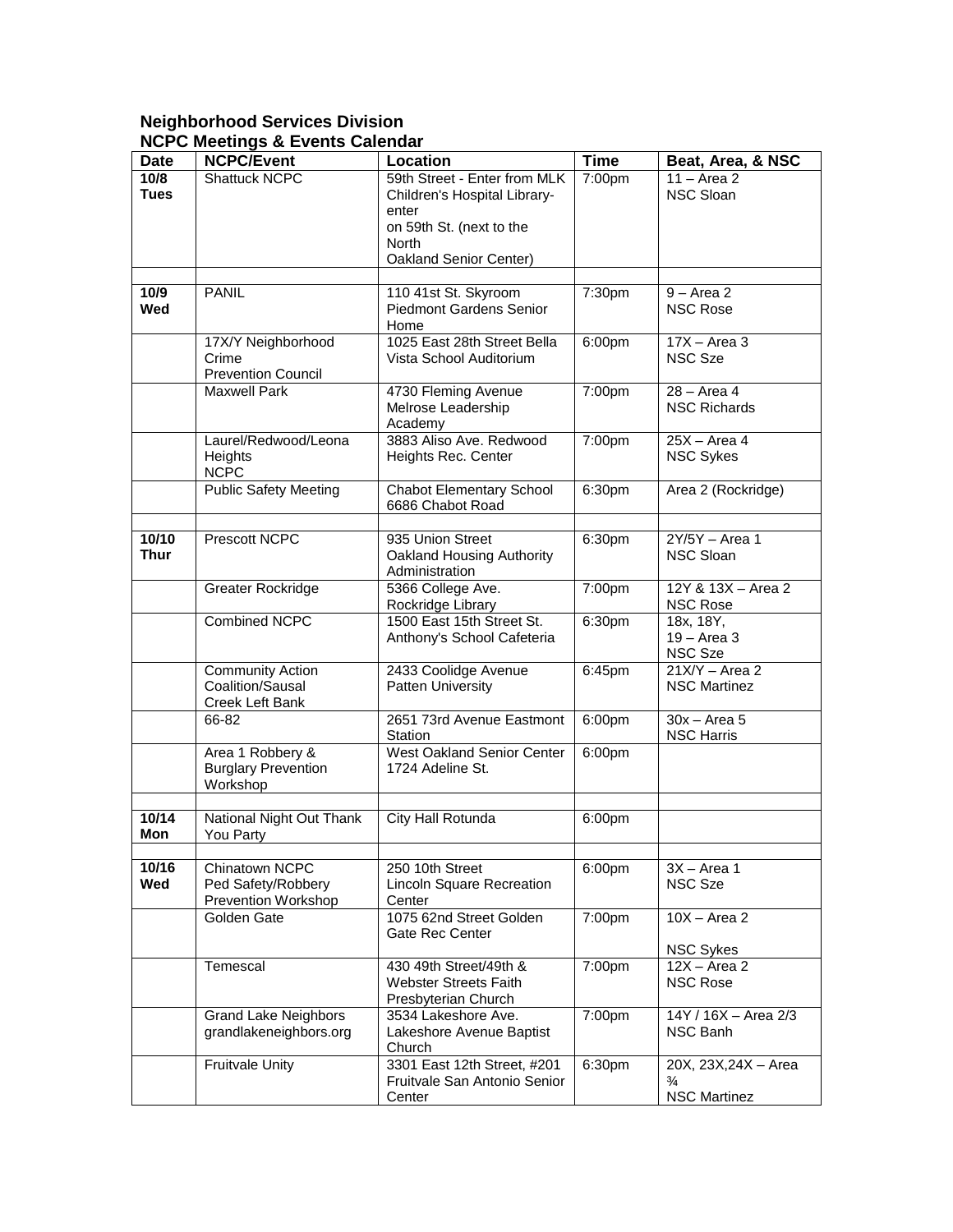|                                | <b>Allendale Park Community</b><br>Council<br>(APCC NCPC). | 3711 Suter Street Allendale<br><b>Recreation Center</b>                   | 7:00pm | 24Y - Area 4<br><b>NSC Richards</b>    |
|--------------------------------|------------------------------------------------------------|---------------------------------------------------------------------------|--------|----------------------------------------|
|                                | Brookfield/Columbian<br>GardenSobrante Park<br>RAC/NCPC    | 400 Capistrano Drive<br>Madison Middle School                             | 6:00pm | $31Y/Z - Area 5$<br><b>NSC Guillen</b> |
|                                | Beat 33X/34X<br>Neighborhood<br><b>Improvement Council</b> | 2651-73rd Avenue Eastmont<br><b>Police Substation</b>                     | 6:00pm | $33/34 - Area 5$<br><b>NSC Guillen</b> |
| 10/17<br><b>Thur</b>           | Beat 7 NCPC/WON (West<br>Oakland<br>Neighbors)             | 3131 Union Street Willie<br><b>Keyes Community Center</b>                 | 6:00pm | $7 - Area 1$<br><b>NSC Sloan</b>       |
|                                | Beat 25Y Neighborhood<br>Council                           | 7700 Mountain Blvd<br>Kaleo Christian Fellowship<br>Church                | 6:30pm | 25Y - Area 4<br>Nss Long               |
|                                | Melrose-High Hopes                                         | 5222 Ygnacio Avenue<br>Horace Mann School                                 | 7:00pm | $27X - Area 4$<br><b>NSC Richards</b>  |
| 10/23<br>Wed                   | Old Oakland Neighbors                                      | 555-10th St.<br>Old Town Square<br>Community<br>Room                      | 7:00pm | $3Y - Area 1$<br><b>NSC Sze</b>        |
|                                | <b>Market Street</b>                                       | 1075-62nd Street Golden<br>Gate Rec Center                                | 7:00pm | $10Y - Area 2$<br><b>NSC Sykes</b>     |
|                                | Eastmont                                                   | 7711 Macarthur Blvd. Praise<br>Fellowship Church                          | 6:30pm | $30Y - Area 5$<br><b>NSC Harris</b>    |
| 10/24<br><b>Thur</b>           | Beat 6 Advocates                                           | 900 - 34th Street Seventh-<br>Day Adventist Church                        | 6:00pm | $6 - Area 1$<br>NSC Sloan              |
|                                | North Hills-Public Safety<br>Committee                     | 1006 Amito Drive Fire<br>Station #7 (FH7)                                 | 6:30pm | $13Y - Area 2$<br><b>NSC Rose</b>      |
|                                | 32X NCPC                                                   | 1410 100th Ave<br>St. Louis Bertrand Catholic<br>Church                   | 7:00pm | $32X - Area 5$<br><b>NSC Harris</b>    |
|                                | <b>MacArthur Corridor</b>                                  | 2651 73rd Avenue Eastmont<br>Police Station                               | 6:30pm | $32Y - Area 5$<br><b>NSC Richards</b>  |
| 10/31<br><b>Thur</b>           | Rainbow                                                    | 2651 73rd Avenue Eastmont<br>Station                                      | 6:30pm | $27Y - Area 4$<br><b>NSC Harris</b>    |
| 11/6<br>wed                    | Uptown/Gold Coast NCPC                                     | City Hall: 1 Frank H. Ogawa<br>Plaza, 1st Fl. City Hall<br>Hearing Room 2 | 7:00pm | $4X - Area 1$<br>NSC Sze               |
| $\frac{11}{7}$<br><b>Thurs</b> | Lowell/Acorn & Five on<br>the West<br>Side                 | 1724 Adeline Street West<br>Oakland Senior Center                         | 6:30pm | $2X/5X - Area 1$<br>NSC Sloan          |
|                                | Montclair Safety &<br>Improvement & Council<br>(MSIC)      | Montclair Presbyterian<br>Church 5701 Thornhill Drive                     | 6:45pm | $13Z - Area 2$<br><b>NSC Rose</b>      |
|                                | Area 4 Robbery &<br><b>Burglary Prevention</b><br>Workshop | St Lawrence O'Toole 3725<br>High St                                       | 6:00pm | Area 4                                 |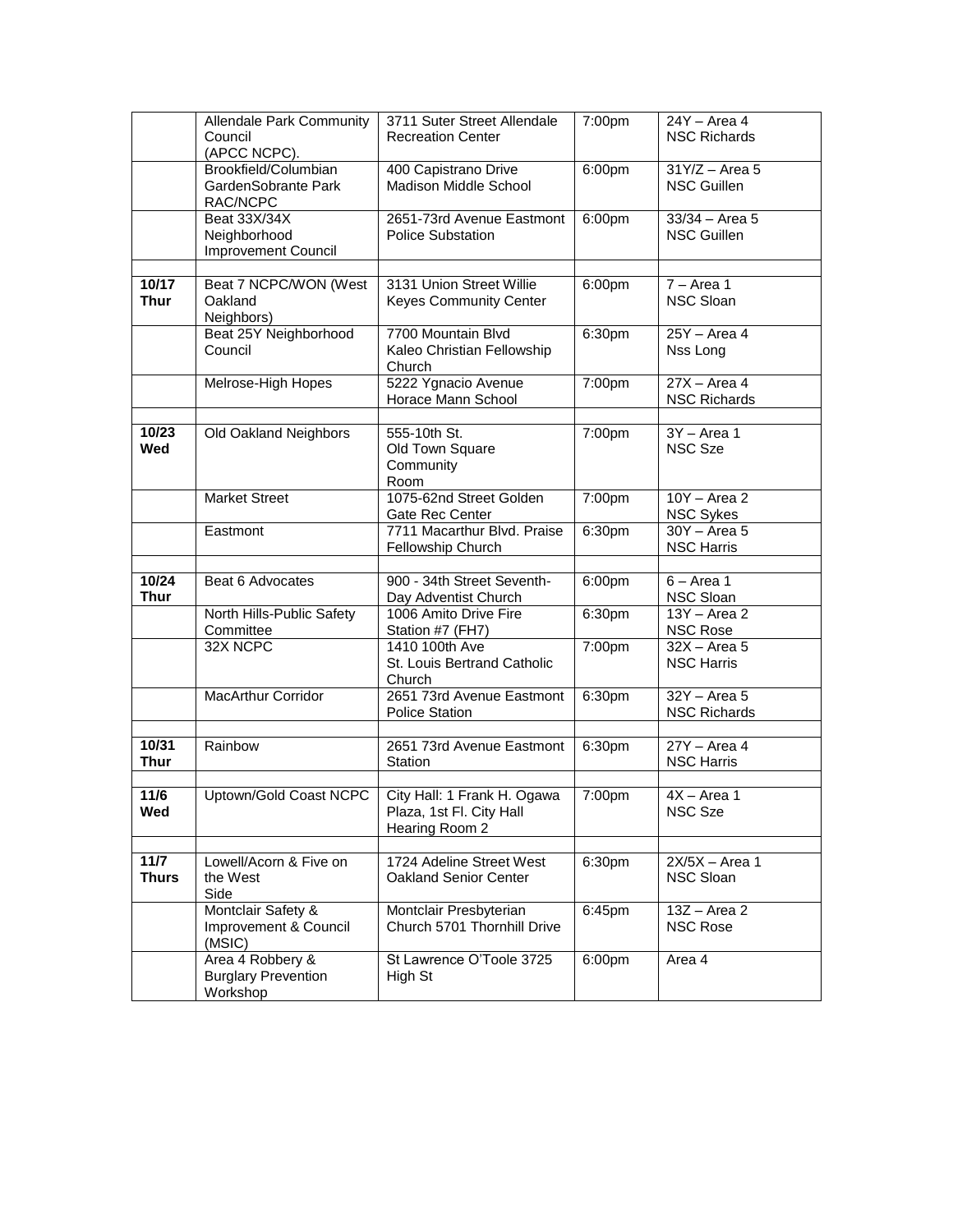# **Oakland Police Chief Recruitment Community Survey**

1. What are the most important issues/priorities that you would like the new Police **Chief to address?** 

2. What experience and track record should the new Police Chief have?



3. What skills and characteristics are the most critical for a new Police Chief to succeed in Oakland?

4. Is there anything else you would like the City to consider when selecting the new Police Chief?

5. What are you willing to do or contribute to help the new Police Chief?



Done

Powered by **Survey Monkey** Check out our sample surveys and create your own now!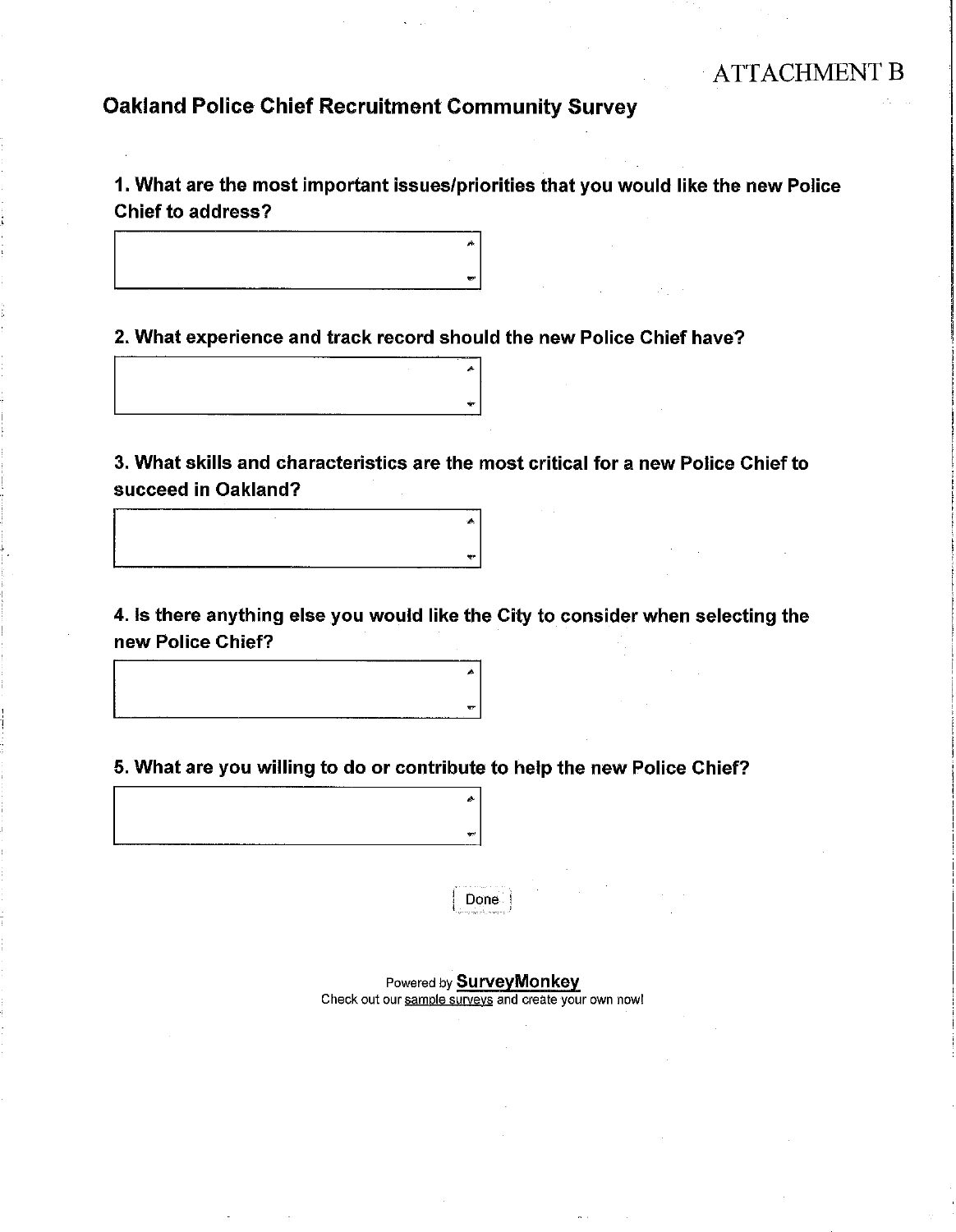# Encuesta Comunitaria Sobre el Reclutamiento del Jefe de Policía

1. ¿Cuales son los temas/prioridades más importantes en los que le gustaría que el nuevo Jefe de Policía se enfocara?

2. ¿Qué experiencia y trayectoria deber tener el Nuevo Jefe de Policía?

3. ¿Que habilidades y características son las más importantes para que un nuevo Jefe de Policía tenga éxito en Oakland?

4. ¿Hay algo más que le gustaría que la Ciudad considerara cuando seleccione al Nuevo Jefe de Policía?

5. ¿Que está dispuesto a hacer o contribuir para ayudar al nuevo Jefe de Policía?



Powered by SurveyMonkey Check out our sample surveys and create your own now!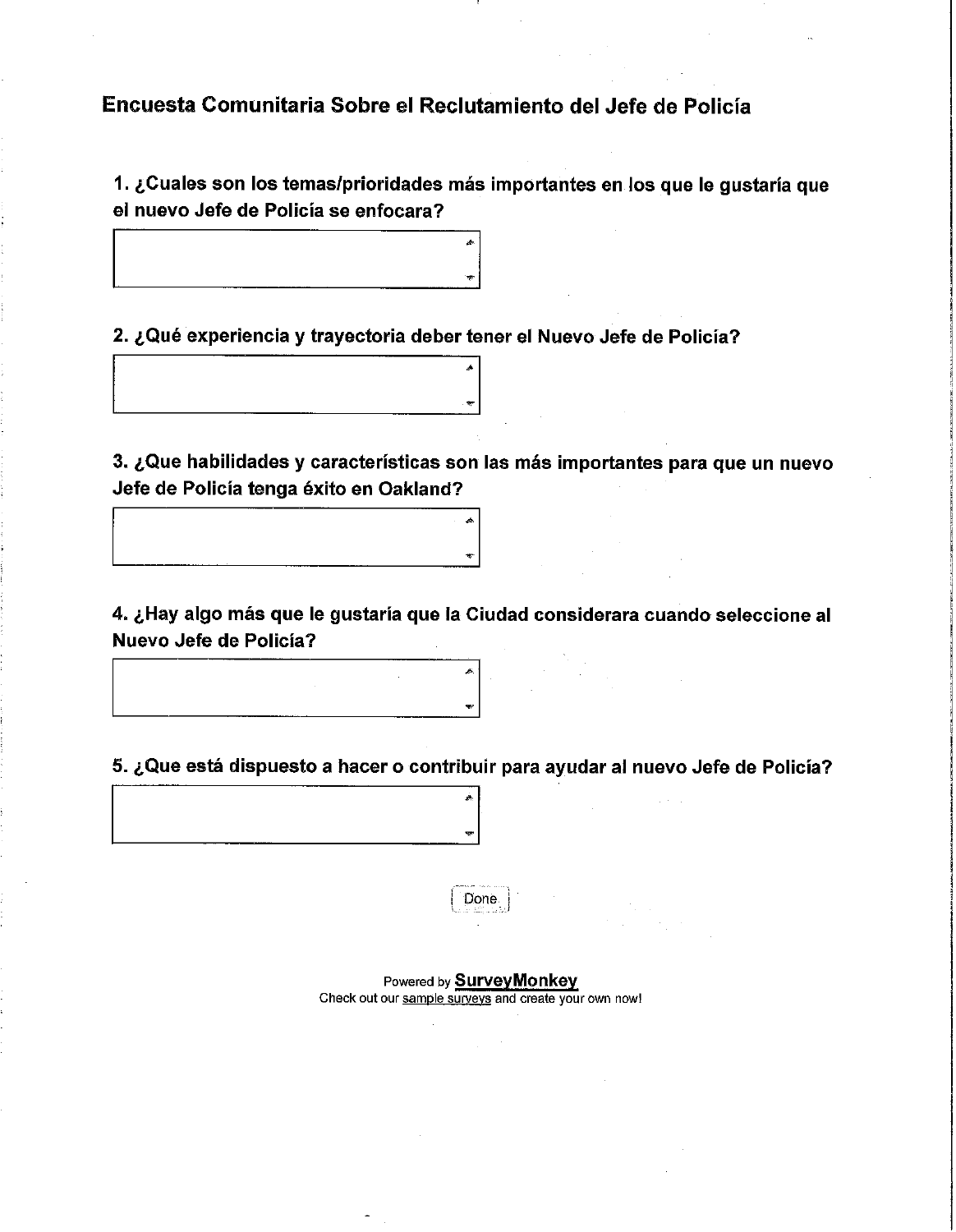## 屋崙市招聘警察局長社區調査問卷

1. 有什麼重要或優先事情是你希望警察局長處理的?

 $\boldsymbol{\star}$ 

2. 警察局長應具備什麼經驗或履歷?

3. 一個成功的屋崙警察局長須要具有什麼技能或特質?

4. 你有沒有其它意見希望屋崙市政府聘請警長時考慮的?

5. 你可以如何為聘請警長出一分力?

Done

 $\bar{\phi}$ 

g.

 $\overline{\mathbf{v}}$ 

 $\vec{a}$ 

 $\overline{\mathbf{x}}$ 

Powered by **SurveyMonkey**<br>Check out our sample surveys and create your own now!